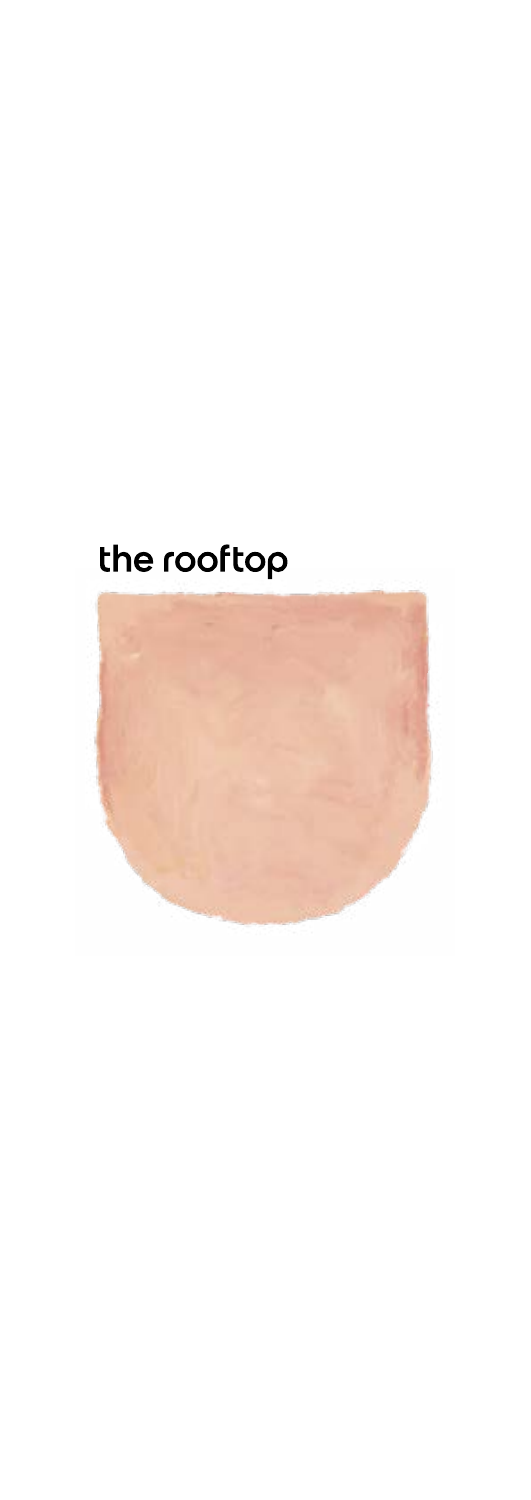## food

| <b>Gordal Olives</b>                                      | 7  |
|-----------------------------------------------------------|----|
| Chilli, Lime                                              |    |
| Smoked Almonds                                            | 7  |
| Guacamole<br>Tortilla Chips                               |    |
| Crisp Fingerlings<br>Old Bay Mayo                         | 7  |
| <b>Cured Salmon Tostadas</b><br>Yuzu, Jalapeño Avocado    | 8  |
| <b>Grilled King Prawns</b><br>Mango, Tomato, Chilli Salsa | 12 |
| Devilled Eggs<br>Chives, Mustard                          | 6  |
| Crispy Fried Chicken<br>Sweet & Sour Glaze                | 14 |
| Sticky Jackfruit Taco<br>Chilli & Lime Yoghurt            | 12 |
| Barbeque Beef Rib Taco<br>Chilli & Lime Yoghurt           | 14 |
| Soft Shell Crab Burger<br>Fennel & Chilli Coleslaw        | 14 |

*If you have any allergies or intolerances, please speak to a member of our team about your requirements before ordering. A full list of all allergens contained in each dish is available upon request. All prices are in GBP and are inclusive of VAT at the current prevailing rate. Please note that a discretionary service charge of 12.5% will be added to your bill.*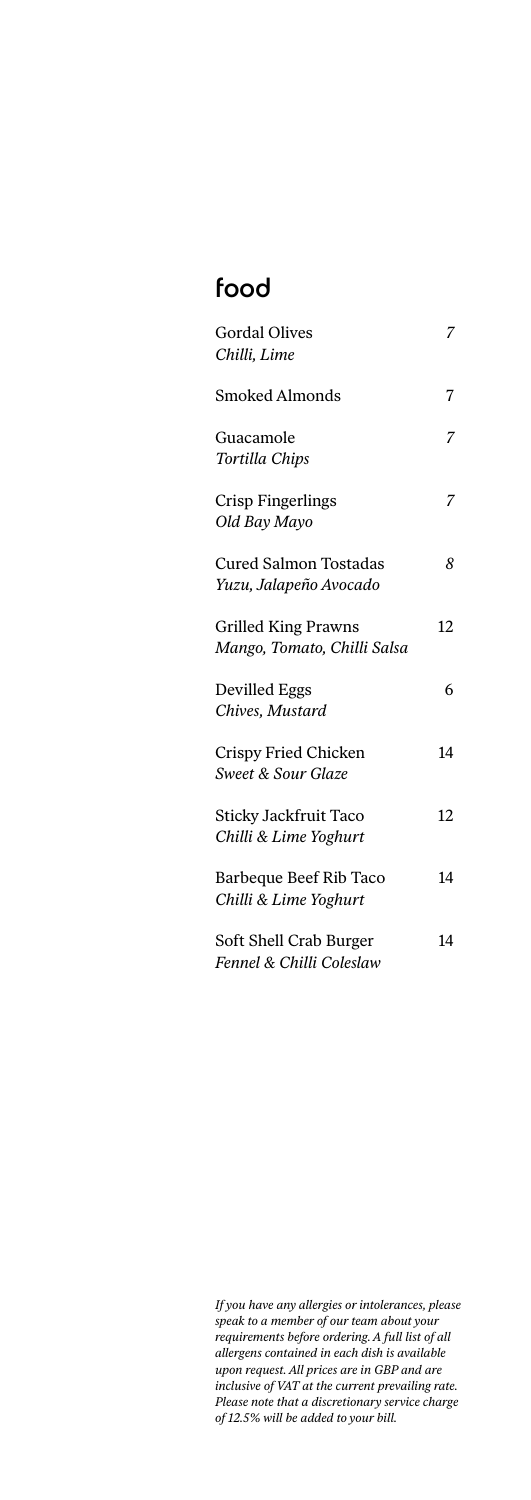### cocktails

| Watermelon Spritz                           | 13   |
|---------------------------------------------|------|
| Watermelon, Aperol, Prosecco, Soda          |      |
| White Negroni                               | 13   |
| Whitley Neill Gooseberry Gin,               |      |
| Italicus, Martini Ambrato                   |      |
| Spicy Margarita                             | 13.5 |
| Patron Silver Infused with Jalapeño,        |      |
| Agave Syrup, Lime                           |      |
| Lemongrass Margarita                        | 13.5 |
| Patron Silver Infused with Lemongrass,      |      |
| Agave Syrup, Lime                           |      |
| Old "Heyburn" Fashion                       | 13   |
| Jack Daniels Single Barrel Rye,             |      |
| Chocolate Bitters, Caramel Syrup            |      |
| Rooftop Breeze                              | 13   |
| Laird's Applejack, Raspberry Syrup,         |      |
| Prosecco, Lime                              |      |
| <b>Shoreditch Sunset</b>                    | 13   |
| 42 Below Vodka, Martini Fiero,              |      |
| Angostura Bitters, Orange Juice, Lime Juice |      |
| The One Hundred Punch                       | 13   |
| Bacardi Cuatro, Koko Kanu, Supasawa,        |      |
| Cointreau, Matcha, Orange Juice             |      |
| Watermelon Spritz (non-alcoholic)           | 10   |
| Seedlip Grove 42, Watermelon, Soda          |      |

*If you have any allergies or intolerances, please speak to a member of our team about your requirements before ordering. A full list of all allergens contained in each dish is available upon request. All prices are in GBP and are inclusive of VAT at the current prevailing rate. Please note that a discretionary service charge of 12.5% will be added to your bill.*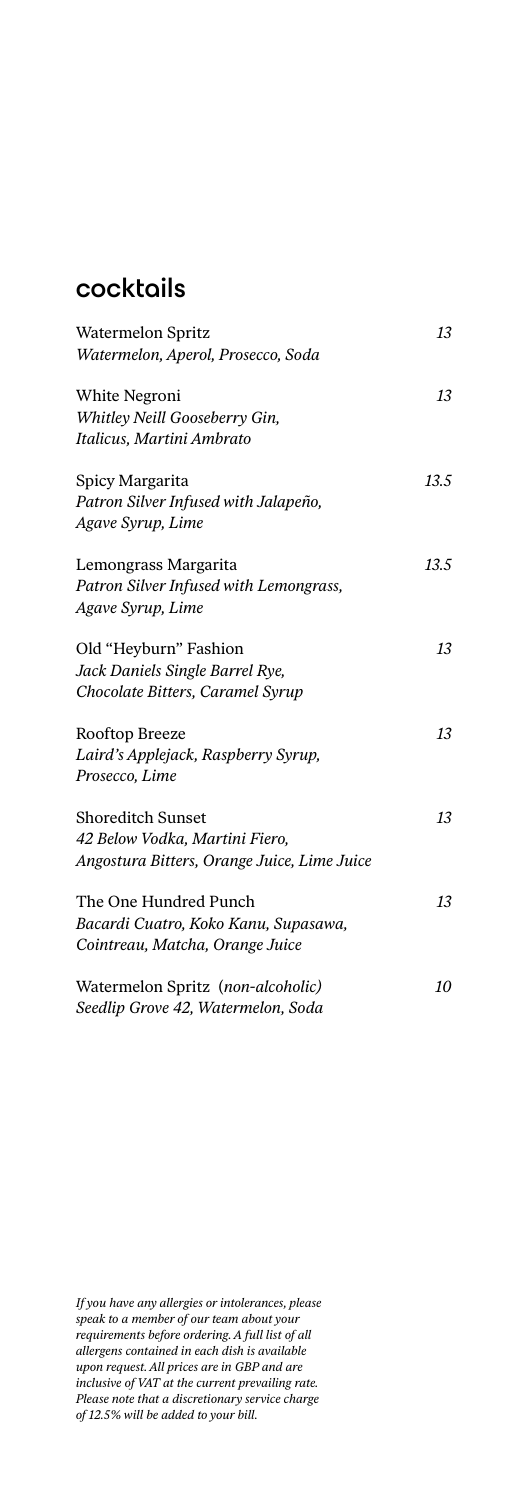| sparkling                                                                        |            | <b>BTL 125ML</b> |
|----------------------------------------------------------------------------------|------------|------------------|
| NV Ca'di Alte Prosecco<br>Spumante Extra Dry                                     | 40         | 7                |
| Chandon Garden Spritz                                                            | 70         | 12               |
| Laurent-Perrier La Cuvée Brut,<br>Champagne                                      | 70         | 13               |
| Rathfinny Rosé<br><b>English Sparkling Wine</b>                                  | 85         | 14               |
| Laurent-Perrier Cuvée Rosé<br>Champagne                                          | 130        | 22               |
| Laurent-Perrier Grand Siècle<br>Champagne                                        | 280        |                  |
| Devaux 'Coeur De Nature'<br>Champagne                                            | 105        |                  |
| Devaux Cuvée D Rose<br>Champagne                                                 | 125        |                  |
| white                                                                            | <b>BTL</b> | 175ML            |
| Greco/Fiano, Vigneti Del Vulture,<br>Italy                                       | 40         | 9                |
| Torrontés 'Estate Series', Bodega Colomé, 45<br>Argentina                        |            | 10               |
| Riesling, 'Enchanted Garden Of Eden Valley' 50<br>Dandelion Vineyards, Australia |            | 12               |
| Sauvignon Blanc, Framingham,<br>New Zealand                                      | 55         | 13               |
| Gavi Di Gavi, 'La Giustiniana', Lugarara,<br>Italy                               | 60         |                  |

Chardonnay, 'Santa Rita Hills', Racines, California, 2018 *145 -*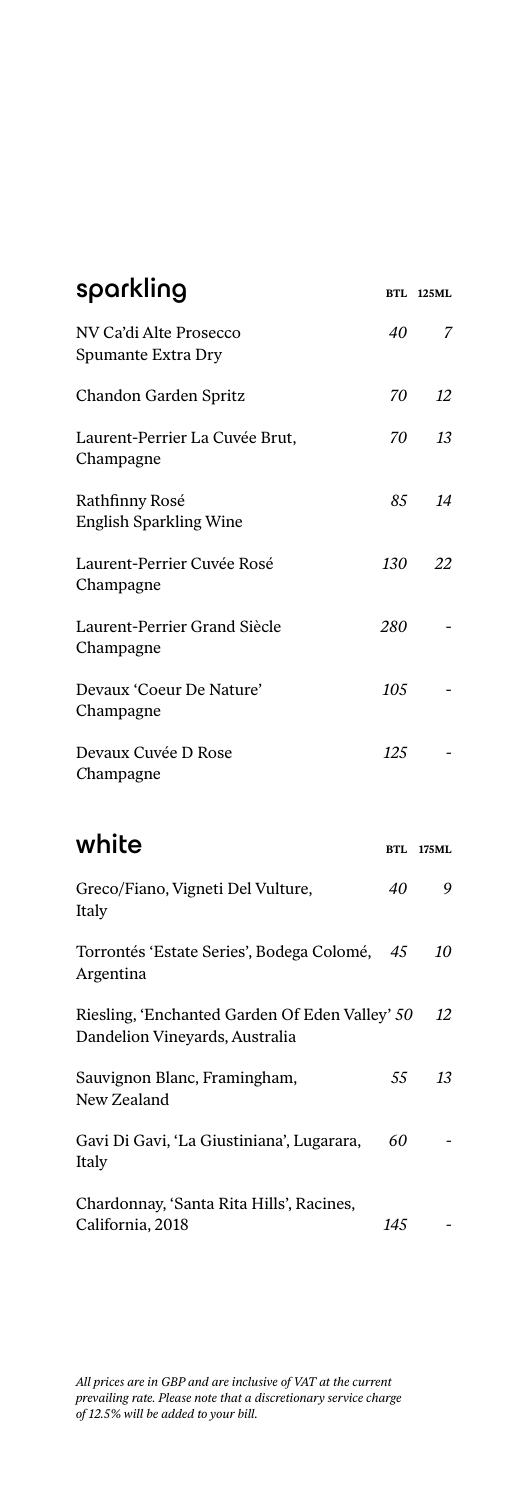| rose                                                  | <b>BTL</b> | 175ML |
|-------------------------------------------------------|------------|-------|
| Grenache, Monrouby,<br>Languedoc                      | 40         | 9     |
| Pinot Noir, Bodega Garzón,<br>Uruguay                 | 45         | 10    |
| Corvina 'Rosa Del Casaretti', Casaretti,<br>Italy     | 55         | 13    |
| Syrah/Grenache, Ultimate Provence,<br>Provence        | 50         | 12    |
| Grenache, La Verrerie,<br>South Rhone                 | 60         |       |
| Cabernet Franc, Channing Daughters,<br>New York       | 70         |       |
| red                                                   | <b>BTL</b> | 175ML |
| Monastrell 'Hecula', Bodegas Castano,<br>Spain        | 40         | 9     |
| Chianti, Poggiotondo<br>Italy                         | 48         | 11    |
| Zinfandel 'Heritage Reserve', De Loach,<br>California | 50         | 12    |
| Beaujolais Villages, Jean-Marc Burgaud,<br>France     | 55         | 13    |
| Rioja Crianza 'Lan Xtrème', Bodegas Lan,<br>Spain     | 60         |       |
| Petite Sirah, Fog Monster,                            | 125        |       |

California, 2016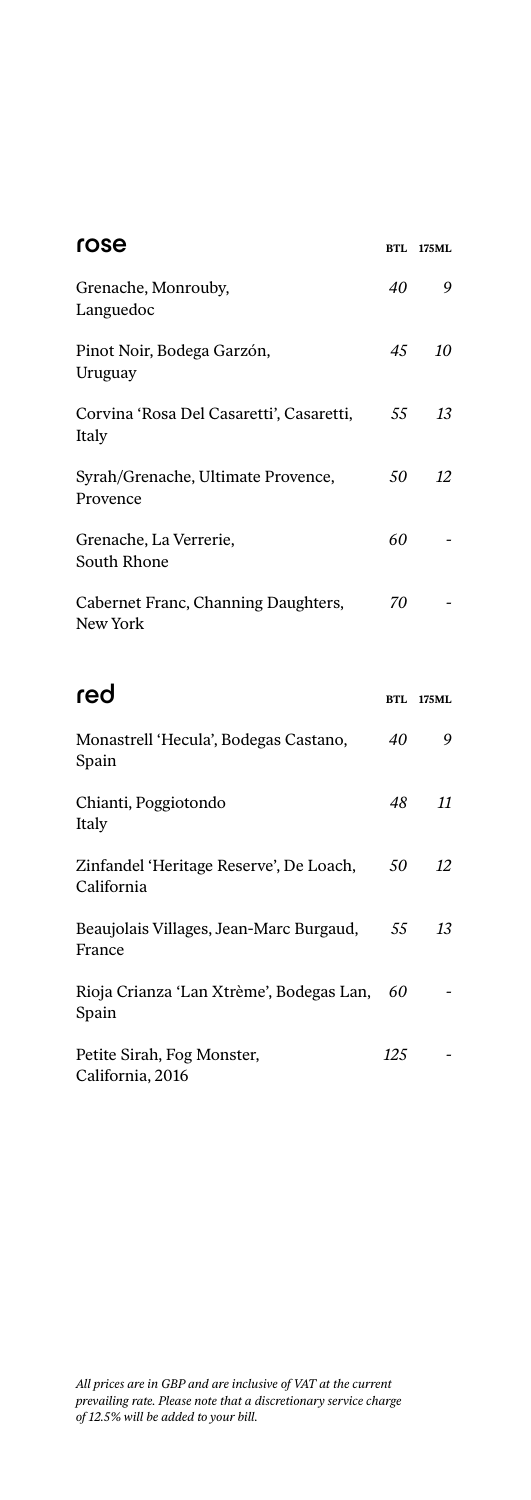# tequila & mezcal **35ML** 1800 Reposado *7* 1800 Silver *8.5* Del Maguey Vida *9* Don Julio Anejo *11* Don Julio Blanco *9* Don Julio Reposado *11* Ilegal Joven Mezcal *10* Jose Cuervo De Familia Reserva *23* Jose Cuervo Platino Resverva *10* Ocho Blanco *5* Patron Anejo *12.5* Patron Reposado *11.5* Patron Silver *7* QuiQuiRiQui Matalan *8* Tapatio Blanco *6* Tapatio Reposado *8*

# **gin**  $35ML$

| Beefeater                         | 5              |
|-----------------------------------|----------------|
| Beefeater 24                      | 5.5            |
| Berkshire Sloe Gin                | 5              |
| <b>Bombay Sapphire</b>            | 5              |
| Dorothy Parker American Gin       | 8.5            |
| Gin Mare                          | 8.5            |
| Hendrick's                        | 6.5            |
| Monkey 47                         | 7.5            |
| <b>Plymouth Navy Strength</b>     | 7.5            |
| Sipsmiths London Dry Gin          | 5              |
| Tanqueray                         | 5              |
| Tanqueray N.10                    | $\overline{7}$ |
| Whitley Neill Connoisseur Cut Gin | 7.5            |
| Whitley Neill Gooseberry          | 5.5            |
| Whitley Neill Rhubarb & Ginger    | 5.5            |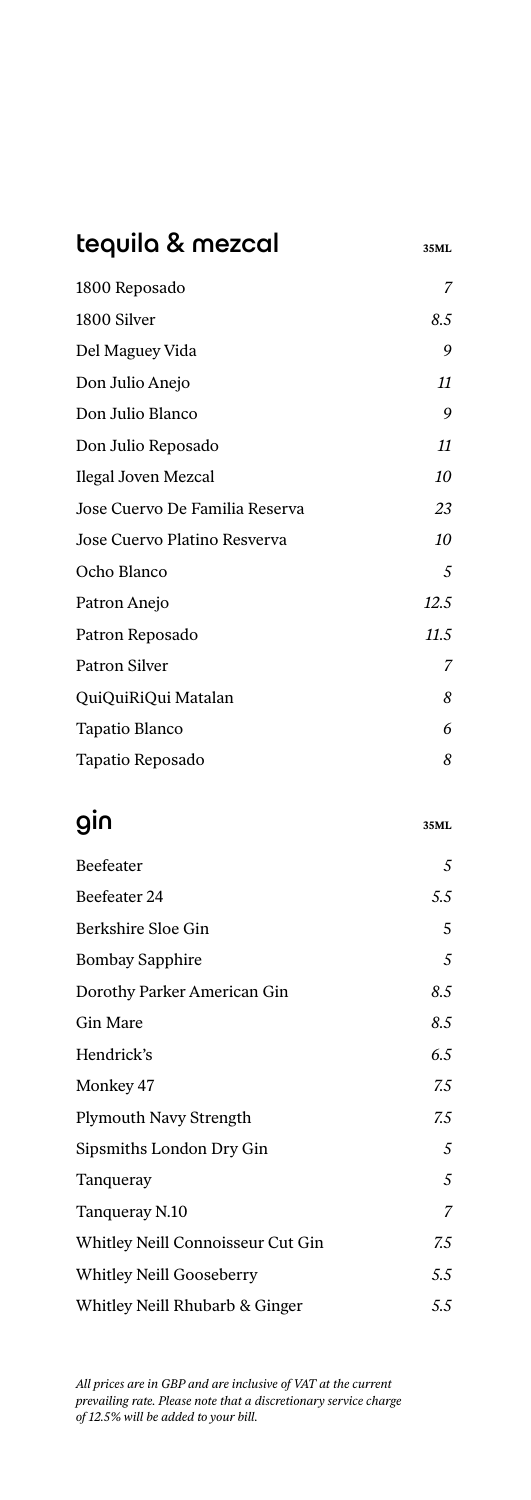| vodka                         | 35ML |
|-------------------------------|------|
| 42 Below Vodka                | 5    |
| Ciroc                         | 6    |
| Grey Goose L'Orange           | 8.5  |
| Grey Goose L'Original         | 7.5  |
| Grey Goose Le Citron          | 8.5  |
| Grey Goose Vanille            | 8.5  |
| Kavka                         | 8    |
| Ketel One                     | 5    |
| Ketel One Citron              | 6.5  |
| Reyka                         | 7.5  |
|                               |      |
| rum                           | 35ML |
| Aluna Coconut Rum             | 6    |
| Bacardi Carta Blanca          | 5    |
| Bacardi Cuatro (4yo)          | 6    |
| Bacardi Gold (Oro)            | 7    |
| Bacardi Heritage 44.5%        | 9    |
| Bacardi Ocho 8 yo             | 8    |
| Caroni 1996 21 yo             | 46.5 |
| Diplomatico Mantuano          | 6    |
| Diplomatico Reserva Exclusiva | 7.5  |
| El Dorado 15 yo               | 11.5 |
| <b>Goslings Black Seal</b>    | 5    |
| Havana 3 yo                   | 5    |
| Havana Club 7 yo              | 7    |
| Kraken Black Spiced Rum       | 7    |
| Mount Gay Black Barrel        | 7    |
| Mount Gay Eclipse             | 5    |
| <b>Plantation Pineapple</b>   | 9.5  |
| Ron Zacapa 23 Solera          | 11.5 |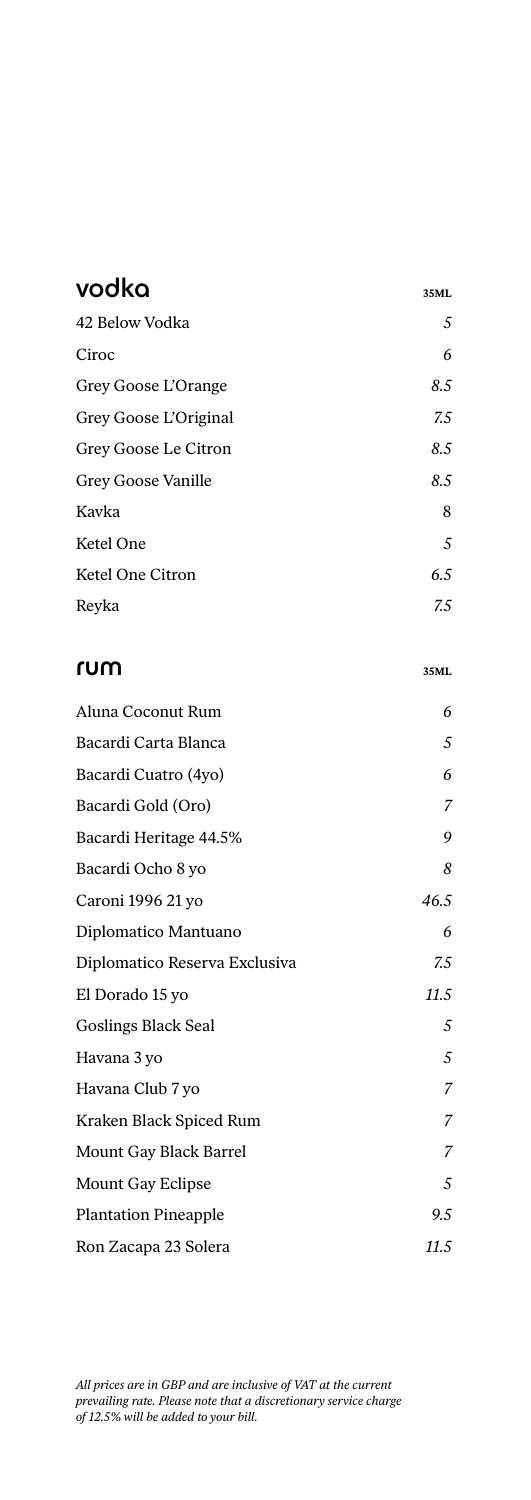| whiskey                        | 35ML |
|--------------------------------|------|
| <b>USA</b>                     |      |
| <b>Four Roses</b>              | 5    |
| George T Stagg Cask Strength   | 34   |
| Jack Daniel's No. 7            | 5    |
| Jack Daniel's Single Barrel    | 8.5  |
| Jack Daniels Single Barrel Rye | 12   |
| Maker's Mark                   | 5    |
| Makers 46                      | 8.5  |
| Sazerac Rye 6 yo               | 10   |
| Wild Turkey 101                | 6.5  |
| Wild Turkey Straight Rye       | 6    |
| <b>Woodford Reserve</b>        | 6.5  |
| Woodford Reserve Rye           | 10   |
| Blanton's Gold                 | 16.5 |
| <b>SCOTLAND</b>                |      |
| Ardbeg 10 yo                   | 8    |
| Auchentoshan Three Wood        | 9.5  |
| Balvenie 14 yo Caribbean Cask  | 11.5 |
| Chivas 12 yo                   | 5    |
| Clynelish 14 yo                | 10   |
| Johnnie Walker Black           | 5.5  |
| Johnnie Walker Gold Reserve    | 10   |
| Lagavulin 16 yo                | 12.5 |
| Glenfiddich 15 yo Solera       | 11.5 |
| Dewar's 12 yo                  | 6    |
| Glenmorangie Nectar D'Or       | 10.5 |
| Glenrothes 12                  | 8    |
| Monkey Shoulder                | 6.5  |
| Oban 14 yo                     | 10.5 |
| Talisker 10 yo                 | 9    |